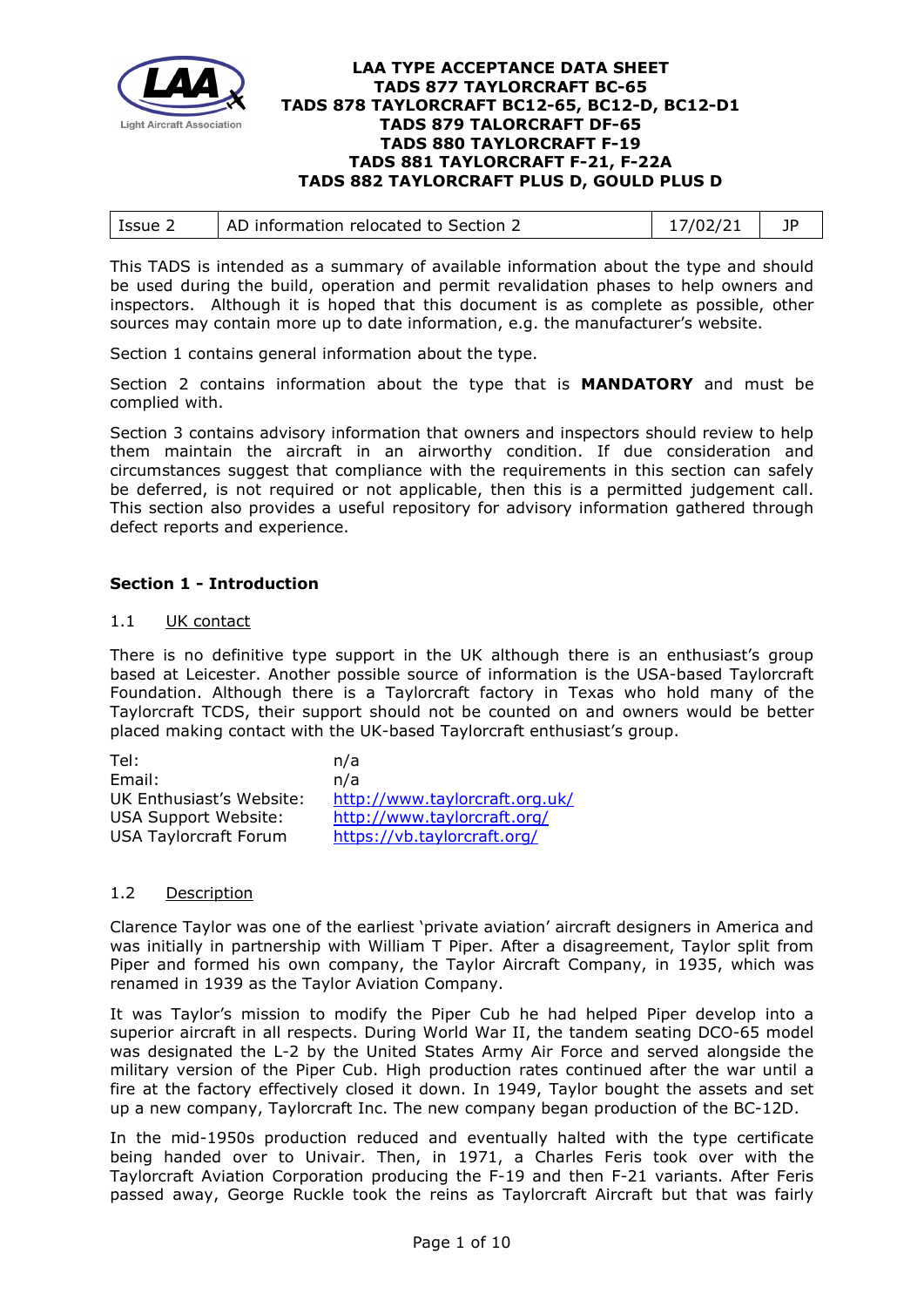

short lived and company was acquired by owners and through various identities now trades under the name of Taylorcraft 2000, LLC based in Brownsville, Texas.

The Taylorcraft Aeroplanes (England) Ltd was licensed in 1938 by Taylor to produce Taylorcraft designs in the United Kingdom for the British market, the first being the Plus D was a British-built Taylorcraft Plus C and powered by a Cirrus Minor 1. Subsequently the company became Auster Aircraft developing its own range from the basic Taylorcraft design.

The LAA has nearly 30 US-built Taylorcraft of several different model types on Permits to Fly, mostly the model BC12-D. The Permit to Fly status of existing LAA-administered Taylorcraft is secure, but unfortunately, due to a shift in CAA policy, future imported examples will be required by the CAA to qualify for a Certificate of Airworthiness.

The basic design was a steel tube, fabric covered fuselage normally fitted with a strut braced high wing and a conventional (tailwheel) fixed undercarriage. The wing is made up of two wooden spruce spars braced with welded steel drag struts and diagonal bracing wires. The remaining structure consists of light alloy ribs and trailing edge. The leading edge is aluminium and the complete wing structure is fabric covered.

Engine types include Blackburn Cirrus in the Plus D model, Lycomings in the F-21 and F-22 and Continental powerplants in the other models. Some models on the LAA fleet may have been re-engined with different engines than they were originally built with.

Propellers, again, vary depending on the model and powerplant used but are mostly two blade metal or wood fixed pitch propellers from pretty much every propeller manufacturer.

Note that the only propeller(s) approved for an individual aircraft are those listed on the individual aircraft's Operating Limitations document or in the PTL/1 (Propeller Type List) for the type (where applicable).

The Taylorcraft types are all classified as SEP (Group A) aircraft.Type number and model description:

| LAA Type<br>No | Model               | Original Model Description                                                 | <b>Current Engine Types</b>                                           |
|----------------|---------------------|----------------------------------------------------------------------------|-----------------------------------------------------------------------|
| 877            | <b>BC-65</b>        | BC fitted with Continental A-65                                            | Continental A-65-8                                                    |
|                | BC12-65             | Later designation of BC-65                                                 | Continental A65-8, A65-8F                                             |
| 878            | <b>BC12-D</b>       | 'Twosome', post-war version of<br>BC12-65                                  | Continental A65, A65-8, A65-<br>8F, A75-8, C85-8F, C85-12,<br>C85-12F |
|                | <b>BC12-D1</b>      |                                                                            | Continental A65-8F                                                    |
| 879            | DF-65               | 'Tandem Trainer', DC-65 with<br>Franklin AC-176 engine                     | Continental A65-8, O-200A                                             |
| 880            | $F-19$              | 'Sportsman', Model 19 with<br>Continental O-200 & increased<br><b>MTWA</b> | Continental O-200A                                                    |
| 881            | $F-21$              | F-19 with 118 hp Lycoming O-235-<br>C engine. 1500 lb MTWA                 | Lycoming O-235 L2C                                                    |
|                | $F-22A$             | F-21B with tricycle u/c, new flaps,<br>seats & cabin cage structure        | Lycoming O-235 L2C                                                    |
| 882            | PLUS D              | Based on the Taylorcraft Plus C                                            | Cirrus Minor 1                                                        |
|                | <b>GOULD PLUS D</b> | with Cirrus Minor 1 engine, built by<br>Auster Aircraft Ltd, UK.           | Continental C90-14F                                                   |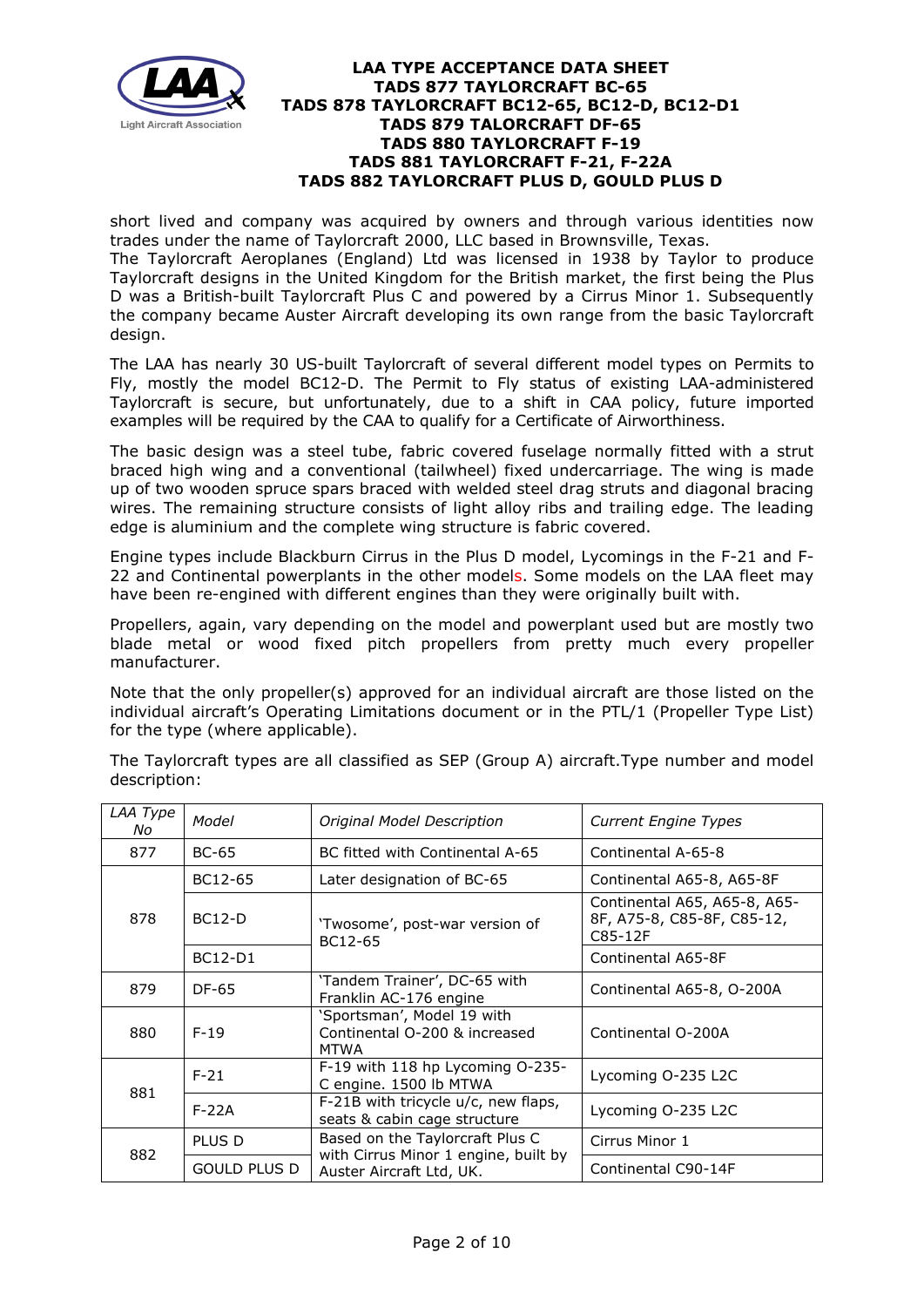

## **Section 2 – Mandatory information for owners, operators and inspectors**

At all times, responsibility for the maintenance and airworthiness of an aircraft rests with the owner. Condition No 3 of a Permit to Fly requires that: *"the aircraft shall be maintained in an airworthy condition".* 

## 2.1 Fast Build Kit 51% Compliance

Not applicable

## 2.2 Build Manual

Not applicable

## 2.3 Build Inspections

Not applicable

## 2.4 Flight Manual

Flight Manuals should be available for most aircraft but should be used with caution if the aircraft has been modified in any way from original, such as with a different engine or propeller, for instance.

For the Taylorcraft Plus D, the [International Auster Club](https://www.austerclub.org/) is probably a good place to start to find out information on obtaining a particular manual.

#### 2.5 Airworthiness Directives

The majority of the Airworthiness Directives for the Taylorcraft family were issued decades ago and concerned one-off inspections and modifications, although some are repetitive inspections. Nevertheless, they should all be taken into consideration, especially on aircraft being restored to flying condition.

#### FAA Airworthiness Directives

| FAA AD         | <b>Associated Docs</b>         | Subject                 | Applicability & Notes                                       |
|----------------|--------------------------------|-------------------------|-------------------------------------------------------------|
| 47-13-02       | Taylorcraft<br><b>SB No 60</b> | Fuel hose               | BC-65, BC12-65, BC12-D<br>& BC12-D1,                        |
| $47 - 16 - 03$ | n/a                            | Wing strut fittings     | BC-65, BC12-65 &<br><b>BC12-D</b>                           |
| $50 - 41 - 01$ | Taylorcraft, Inc.<br>SB No 65  | Elevator horn bolt      | BC-65, BC12-65, BC12-D<br>& BC12-D1,                        |
| $51 - 09 - 03$ | Taylorcraft<br>SB No 66        | Fuel shutoff valve clip | BC-65, BC12-65, BC12-D,<br>BC12-D1, F-19, F-21 &<br>$F-22A$ |
| $75 - 18 - 05$ | Taylorcraft<br>SB No 75-002    | Engine mount bolts      | $F-19$                                                      |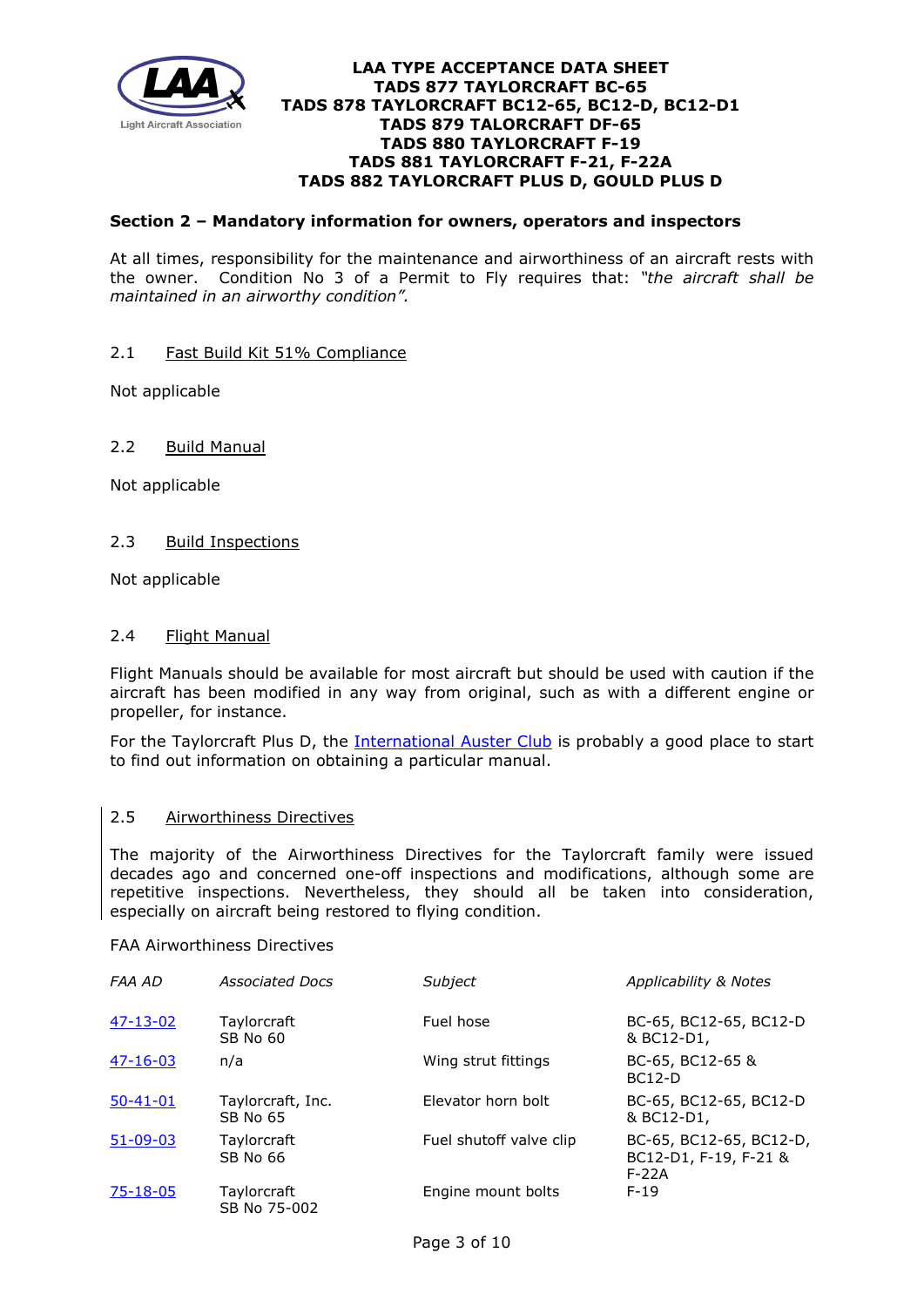

| $78 - 20 - 11$ | Taylorcraft Bulletin<br>No 78-002           | Aileron control<br>malfunction                   | BC12-D, F-19                                                |
|----------------|---------------------------------------------|--------------------------------------------------|-------------------------------------------------------------|
| 79-04-04       | n/a                                         | Charging circuit fire<br>hazard                  | $F-19$                                                      |
| 87-03-08       | n/a                                         | Oil pressure gauge hose                          | BC-65, BC12-65, BC12-D,<br>$F-19$ & $F-21$                  |
| $96 - 09 - 06$ | Brackett Air Filter<br>Document I-194       | Air filter assemblies                            | BC-65, BC12-65, BC12-D,<br>F-19, F-21 & F-22A               |
| 2008-04-09     | Taylorcraft Aviation, LLC<br>SB 2007-001    | Left and right wing front<br>and aft lift struts | BC-65, BC12-65, BC12-D,<br>BC12-D1, F-19, F-21 &<br>$F-22A$ |
| 2008-09-18     | Taylorcraft Aviation, LLC<br>SB No 2007-002 | Wing strut attach fittings                       | BC-65, BC12-65, BC12-D,<br>BC12-D1, F-19, F-21 &<br>$F-22A$ |

## CAA Airworthiness Directives

For the purposes of this TADS, the following CAA ADs listed in [CAP 747](http://publicapps.caa.co.uk/docs/33/CAP747_21JUL17_BM.pdf) are relevant to the Taylorcraft Plus D:

| CAA AD                     | Associated<br>Docs                                         | Subject                                                                                                                                                                | Applicability & Notes                                                                                                                                                                                                                                                                                                                                                                                                                                                                                                                                                                                                                          |
|----------------------------|------------------------------------------------------------|------------------------------------------------------------------------------------------------------------------------------------------------------------------------|------------------------------------------------------------------------------------------------------------------------------------------------------------------------------------------------------------------------------------------------------------------------------------------------------------------------------------------------------------------------------------------------------------------------------------------------------------------------------------------------------------------------------------------------------------------------------------------------------------------------------------------------|
| 2465 PRE 80                | Mod 144                                                    | Introduction of 5/8" diameter<br>rudder mass balance arm                                                                                                               | Taylorcraft Plus Model C & D. Mod.<br>159 (Introduction of rudder mass<br>balance weight to P/N J4252) is an<br>alternative to this modification.                                                                                                                                                                                                                                                                                                                                                                                                                                                                                              |
| 2466 PRE 80<br>2470 PRE 80 | Mod 154<br><b>SB 53</b><br><b>SB RFS/AUS/3</b><br>Mod 1838 | Introduction of wing fabric<br>DTD 575, using specially<br>woven tape of greater<br>strength with 3" pitch<br>stringing<br>Introduction of starter<br>isolation switch | Taylorcraft Plus Model C & D.<br>mainplanes. Mod 138<br>(Strengthened fabric attachments)<br>& Mod 167 (Fabric to DTD 540,<br>superseded by BS 7F1) are<br>alternatives. On all other variants,<br>the mod is incorporated into the<br>build standard, but if mainplanes<br>and/or ailerons are to be re-<br>covered, Mod 154 must be<br>embodied in accordance with the<br>relevant fabric covering drawings.<br>(Use of DTD 540 fabric, now<br>superseded by BS 7F1 is an<br>alternative fabric to DTD 575).<br>Beagle SB 53 (Auster Series) & R<br>F Saywell Ltd SB RFS/73/2 refer.<br>All Auster aircraft with electric<br>starter motors. |
| 2471 PRE 80                | Mod 2555                                                   | To introduce safety tube in<br>tailplane attachment tube                                                                                                               | Not specified.                                                                                                                                                                                                                                                                                                                                                                                                                                                                                                                                                                                                                                 |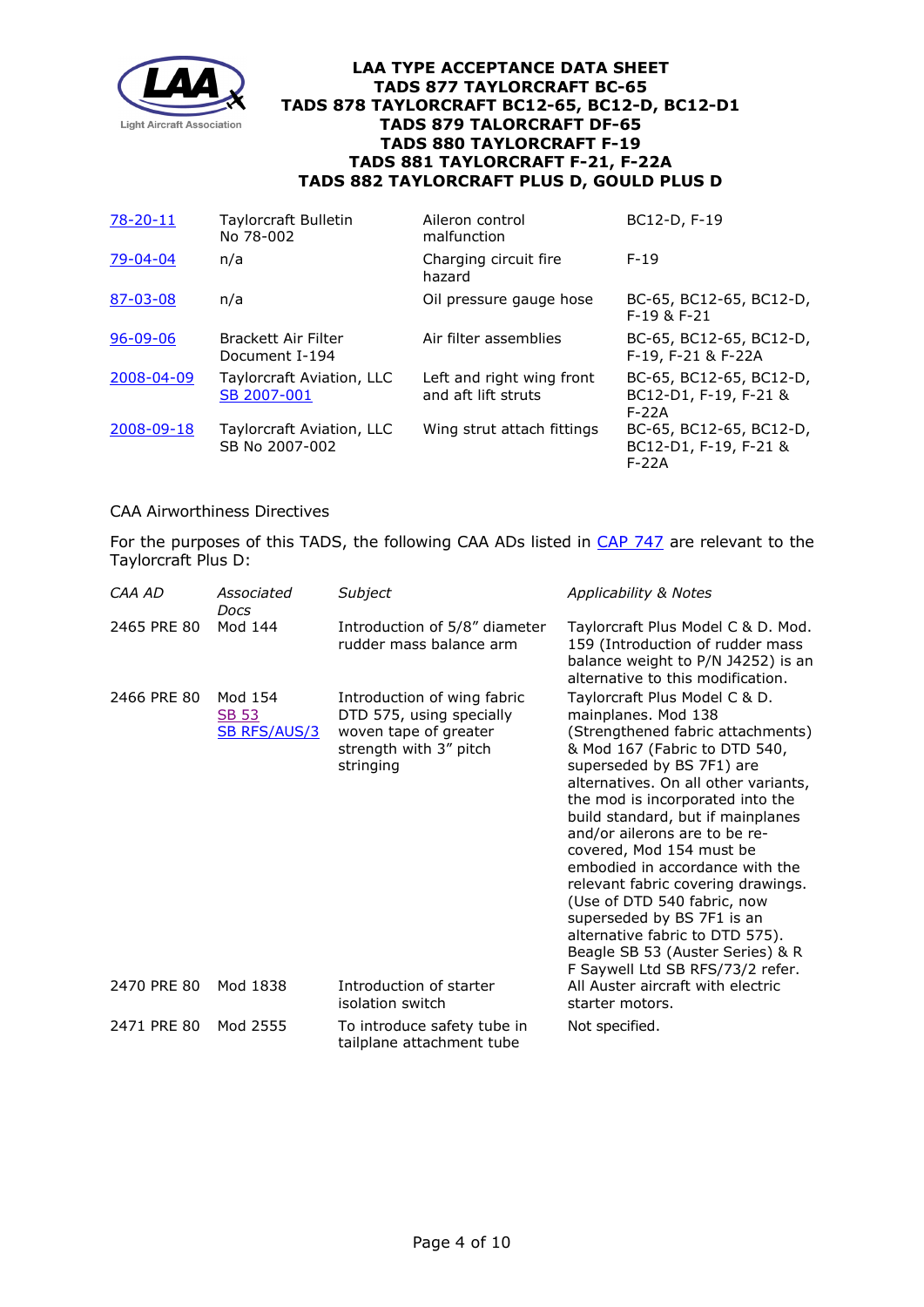

| 2484 PRE 80               | <b>SB 50</b>        | Life limitation of rudder<br>control cables           | Rudder cables P/N JA 2393X & JA<br>2394X when installed over small<br>$(1\,3/4'')$ diameter pulleys at the<br>change of direction some 12"<br>rearward from the rudder bar<br>must be renewed at periods not<br>exceeding 200 flight hours. In all<br>other cases cables P/N JA 2393X &<br>JA 2394X may remain in service<br>up to a maximum of 1200 flight<br>hours. NOTE: Reference should be<br>made to Auster SB 50. The<br>inspections of rudder cables<br>detailed in this bulletin are<br>mandatory. |
|---------------------------|---------------------|-------------------------------------------------------|-------------------------------------------------------------------------------------------------------------------------------------------------------------------------------------------------------------------------------------------------------------------------------------------------------------------------------------------------------------------------------------------------------------------------------------------------------------------------------------------------------------|
| 2485 PRE 80<br>Revision 1 | <b>SB 54</b>        | Inspection of the engine<br>mounting attachment bolts | Model D. Compliance is required<br>at intervals not exceeding 1000<br>flight hours. Inspect the engine<br>mounting attachment bolts in<br>accordance with the SB. NOTE:<br>This AD revision removes the 5<br>year repeat requirement of the<br>SB.                                                                                                                                                                                                                                                          |
| $015 - 11 - 80$           | <b>SB RFS/AUS/3</b> | Inspection of Bendix brake<br>back plates             | All aircraft fitted with Bendix<br>mechanical brakes. Inspect IAW R<br>F Saywell Ltd SB RFS/AUS/3 at<br>next 50 hour inspection and<br>thereafter at each 100 flight hour<br>or Annual Inspection whichever is<br>the sooner.                                                                                                                                                                                                                                                                               |

[FAA Airworthiness Directives](http://rgl.faa.gov/Regulatory_and_Guidance_Library/rgAD.nsf/Frameset?OpenPage) (and [CAA CAP 747](http://www.caa.co.uk/CAP747) for the Plus C and Plus D models) should be checked for new or revised ADs and also for applicable ADs pertaining to the engine, propeller or installed equipment.

In the absence of any over-riding LAA classification, inspections and modifications published by the manufacturer should be satisfied according to the recommendation of the manufacturer. It is the owner's responsibility to be aware of and supply such information to their Inspector.

# 2.6 Mandatory Permit Directives

The following MPDs are applicable to this aircraft type:

[MPD 1995-001 R5](http://www.lightaircraftassociation.co.uk/engineering/TADs/877/MPD1995001R5.pdf) Regarding ex C of A aircraft now operating on a Permit to Fly

Also check the LAA website for MPDs that are non-type specific [\(TL 2.22\)](http://www.lightaircraftassociation.co.uk/engineering/TechnicalLeaflets/Operating%20An%20Aircraft/TL%202.22%20non-type%20specific%20MPDs.pdf).

## 2.7 LAA Required Modifications (including LAA issued AILs, SBs, etc)

There are no LAA mandatory modifications, LAA issued AILs or SBs for these aircraft types.

Note: Manufacturer issued Service Bulletins and other continuing airworthiness data are listed in paragraph 3.3.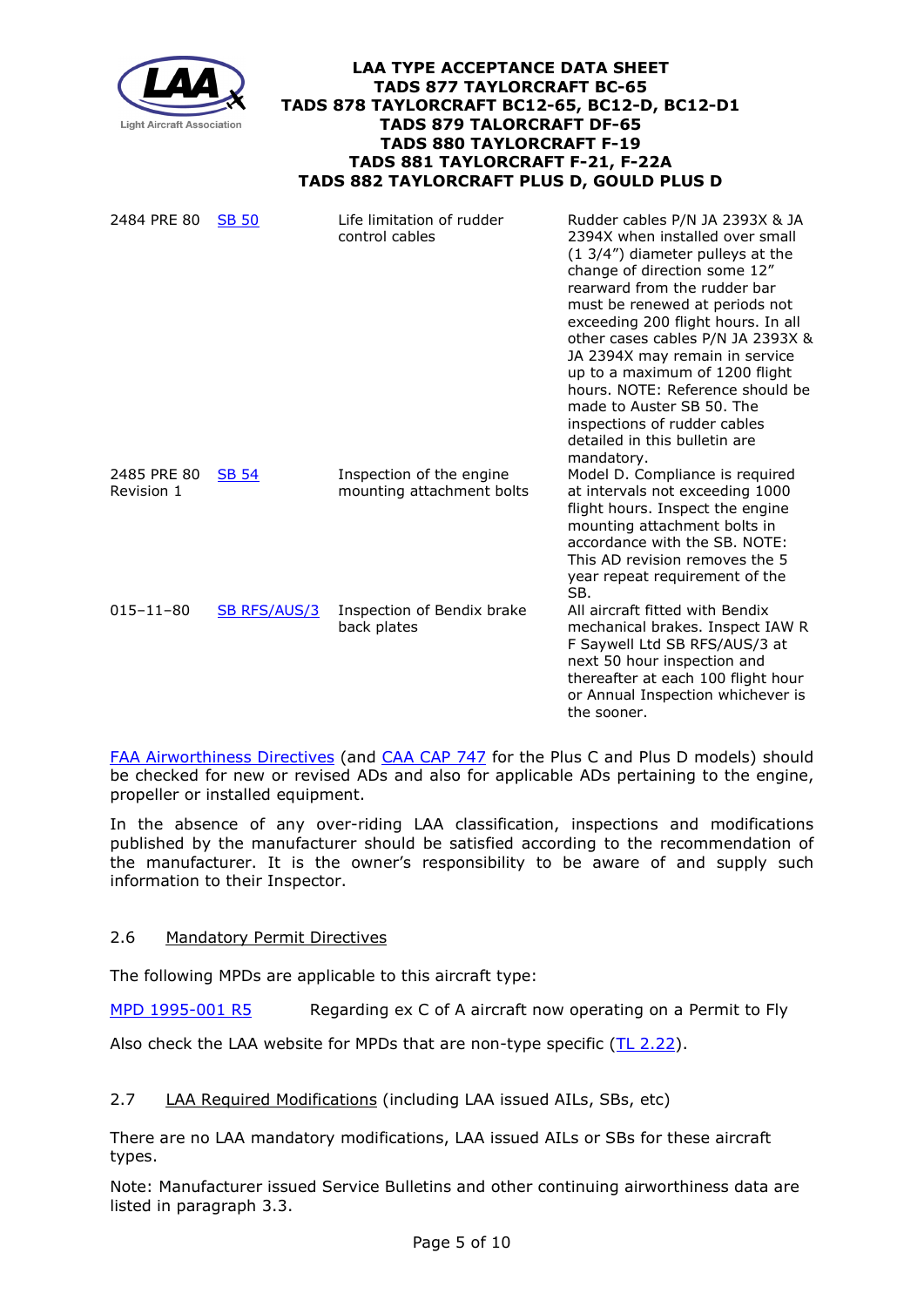

### 2.8 Additional engine operating limitations to be placarded or shown by instrument markings

Notes:

- Refer to the engine manufacturer's latest documentation for the definitive parameter values and recommended instruments.
- Where an instrument is not fitted, the limit need not be displayed.

## 2.9 Control surface deflections

Due to the large number of models covered by this TADS, the relevant documentation for a specific model should be consulted for information on the control surface deflections.

## 2.10 Operating Limitations and Placards

Due to the large number of models covered and the fact that modifications may have been carried out to individual aircraft, the Operating Limitations document for a specific aircraft should be consulted regarding that aircraft's operating limitations and placards.

## Additional Placards

In addition to the placards stated on an individual aircraft's Operating Limitations, all aircraft will also require the following additional placards:

"Occupant Warning - This Aircraft has not been Certificated to an International Requirement"

A fireproof identification plate must be fitted to fuselage, engraved or stamped with aircraft's registration letters.

## 2.10 Maximum permitted empty weight

Not applicable

## **Section 3 – Advice to owners, operators and inspectors**

## 3.1 Maintenance Manual

The Taylorcraft Foundation [Technical Resources](http://www.taylorcraft.org/resources.html#Misc.%20Info) section has various manuals and technical support data. Remember that individual aircraft may have been modified from their original production state and that the information provided may not be up to the latest amendment.

Two Taylorcraft manuals that may be of some use for reference purposes to owners are the [BC12D Service Manual](http://www.lightaircraftassociation.co.uk/engineering/TADs/877/Taylorcraft%20BC12D%20Service%20Manual.pdf) and [B & B12 Owner's Manual.](http://www.lightaircraftassociation.co.uk/engineering/TADs/877/Taylorcraft%20B%20%26%20B12%20Owners%20Manual.pdf)

Another potentially useful source of information is the FAA Type Certificate Data Sheet (TCDS):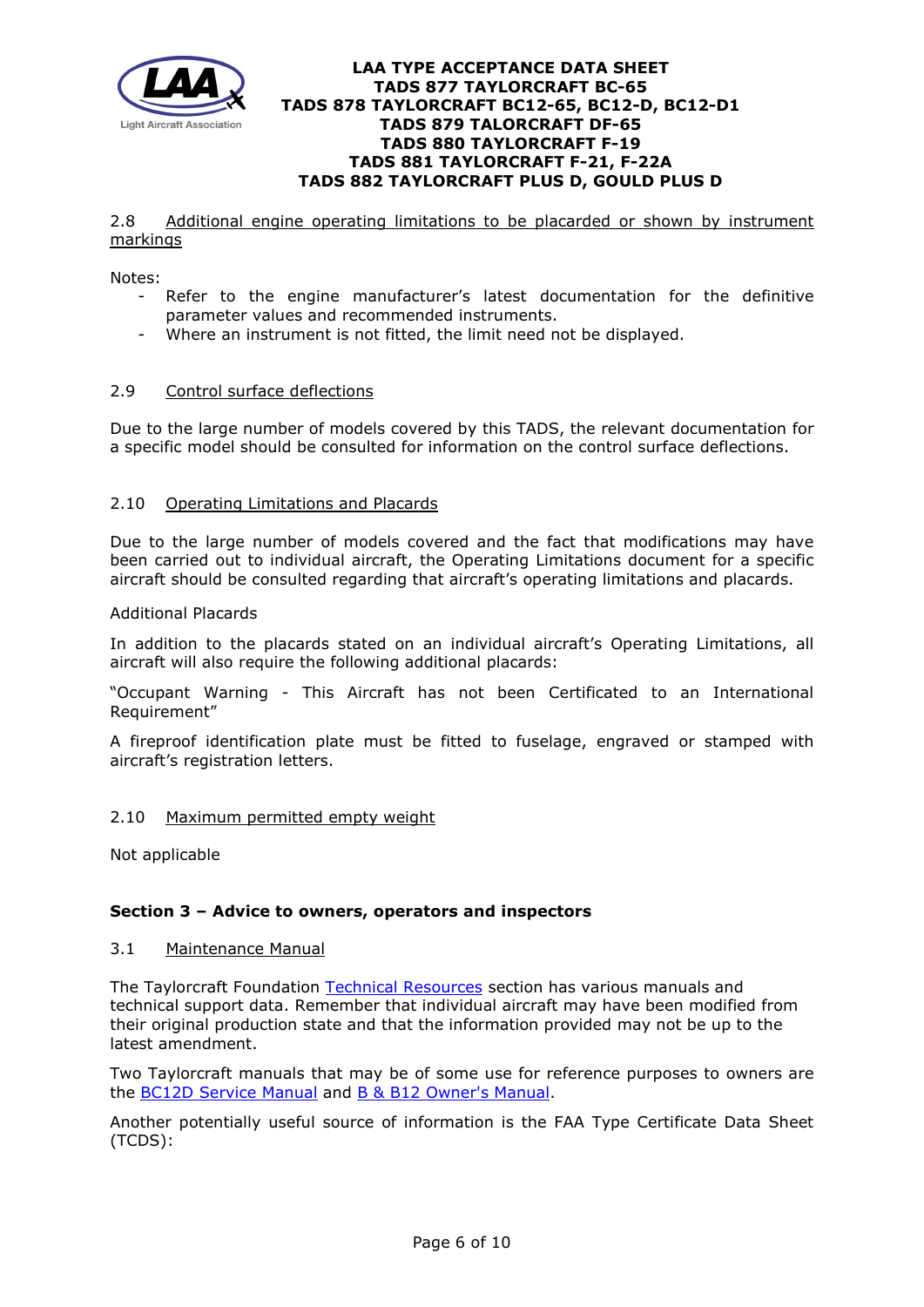

| LAA Type No | Model          | Type Certificate Data Sheet |
|-------------|----------------|-----------------------------|
| 877         | <b>BC-65</b>   |                             |
|             | BC12-65        | A-696 Rev 25                |
| 878         | <b>BC12-D</b>  |                             |
|             | <b>BC12-D1</b> |                             |
| 879         | <b>DF-65</b>   | $A - 746$                   |
| 880         | $F-19$         |                             |
| 881         | $F-21$         | 1A9 Rev 22                  |
|             | $F-22A$        |                             |

For engine information, consult the relevant engine manufacturer's maintenance schedule.

Owners should obtain copies of the relevant Maintenance Manuals and make them available as required to their Inspector.

## 3.2 Manufacturer's/Standard Options

There are no standard options for these types.

Note: Any modifications to these types of aircraft require LAA Engineering approval for that specific modification and aircraft.

## 3.3 Manufacturer's Information (including Service Bulletins, Service Letters, etc)

Whilst not strictly Taylorcraft, the following continuing airworthiness data was produced by Auster and later companies providing type support for the Austers and some information may be relevant, especially for the Taylorcraft Plus D variant. These were in the form of Service Bulletins (SB) and often concern information on a variety of subjects rather than the more normal one SB for one particular issue. Service Letters (SL) were also produced by Beagle after they took over the type support.

| Ref No          | Description                                                                                                                                                                                                                 | Applicability |
|-----------------|-----------------------------------------------------------------------------------------------------------------------------------------------------------------------------------------------------------------------------|---------------|
| SB <sub>1</sub> | Strengthened aileron brackets, tacho drives, propeller bolts,<br>operations, tail wheels, wheels, silencers, door locks, spares,<br>publications, Cirrus engine mods, BTH magneto coupling &<br>sparking plug adapters.     | Various       |
| <b>SB 2</b>     | Shock cords, equipment weights, tailplane bracing wires, lift<br>strut bonding, engine cowling rivets, window fasteners, tail<br>spring attachment bolts & rear seat.                                                       | Various       |
| <b>SB3</b>      | CofA, exhaust deflector plate, engine oil, undercarriage<br>inspection, window fasteners, Cirrus engine mods, propeller<br>bolts, Cirrus magneto drive oil leak, Cirrus propeller hub mod &<br>Autoklean filter inspection. | Various       |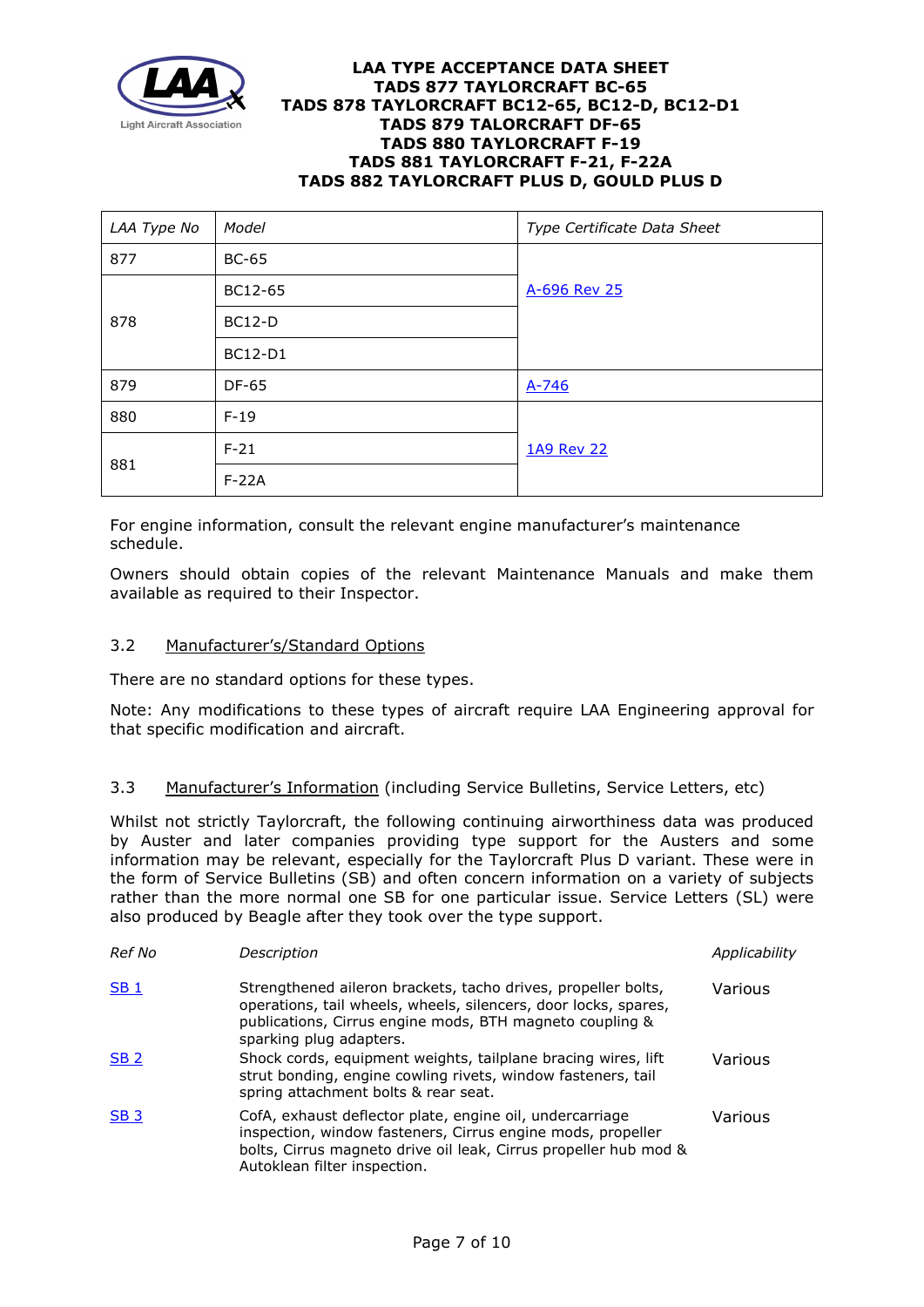

| SB <sub>4</sub> | Tailplane attachment, carburettor heat, tail wheels, Cirrus<br>engine notes, magneto drive gear lubrication, tacho drive &<br>Cirrus engine mods.                                                                                  | Various        |
|-----------------|------------------------------------------------------------------------------------------------------------------------------------------------------------------------------------------------------------------------------------|----------------|
| SB <sub>5</sub> | Lift struts, carburettor heater, mods, serial plates & Model D.                                                                                                                                                                    | Various        |
| <b>SB6</b>      | Cirrus engine.                                                                                                                                                                                                                     | <b>Various</b> |
| <b>SB 7</b>     | Fraying of rudder cables, Continental engines, Long range<br>tanks, fabric & Cirrus engine studs.                                                                                                                                  | Various        |
| <b>SB 8</b>     | Wooden propellers, carburettor heat control, sparking plugs,<br>radio, increase in all up weight, Cirrus side chutes & attachment<br>studs.                                                                                        | Various        |
| <u>SB 9</u>     | Manual of instructions, C-75 engine mods, serial plates, Cirrus<br>engine controls & Service Instructions.                                                                                                                         | Various        |
| <b>SB 10</b>    | Tailplane bracing wires, long range tank support bolts, safety<br>harness, heavy landing undercarriage inspection, seat bolts &<br>brake cables.                                                                                   | Various        |
| <u>SB 11</u>    | Seat back support, serial plates, safety harness & Cirrus SI.                                                                                                                                                                      | Various        |
| <b>SB13</b>     | Seat canvasses, approval of new propeller, Cirrus engine notes.                                                                                                                                                                    | Various        |
| <b>SB 15</b>    | Starter isolation switch, tail wheel pivot bolt, flap limiting speed,<br>Cirrus engine notes, cylinder heads, carburettor steady bracket.                                                                                          | <b>Various</b> |
| <b>SB 16</b>    | Long range tank, increase in all up weight, corrosion of lift<br>struts & spare parts.                                                                                                                                             | Various        |
| <u>SB 17</u>    | General servicing instructions, floorboard attachments, double<br>rear seat, electrical installations, overhauled Lycoming engines.                                                                                                | Various        |
| SB 18           | Essential mods, towing hook & double rear seat.                                                                                                                                                                                    | Various        |
| <u>SB 19</u>    | Towing hook, undercarriage attachment bolts & essential mods.                                                                                                                                                                      | Various        |
| <u>SB 20</u>    | Metal propeller, filling oil tank, fuel system water trap,<br>carburettor control, undercarriage attachment bolts & oil<br>pressure.                                                                                               | Various        |
| <b>SB 21</b>    | Cirrus Minor Series II essential mods.                                                                                                                                                                                             | Various        |
| <u>SB 22</u>    | Lycoming O-290 and wind driven generators.                                                                                                                                                                                         | Various        |
| <b>SB 24</b>    | Model D MTWA, Cirrus engine SBs.                                                                                                                                                                                                   | Various        |
| <b>SB 25</b>    | Flap operating lever & fire extinguisher.                                                                                                                                                                                          | Various        |
| <u>SB 26</u>    | Maximum diving speeds, mods & technical publications.                                                                                                                                                                              | Various        |
| <b>SB 27</b>    | Windscreen fabric strip, spares schedules, technical publications<br>& Aiglet manual of instructions.                                                                                                                              | Various        |
| <b>SB 28</b>    | Elevator trim tab control wires, Goodyear crosswind wheels &<br>brakes, Gipsy major exhaust pipes, crankshafts & throttle<br>controls, exhaust danger, technical publications, J5 manual of<br>instructions and Cirrus engine SIs. | Various        |
| <b>SB 30</b>    | Tailplane attachment, technical publications.                                                                                                                                                                                      | Various        |
| SB 31           | Fuel primer, fine pitch windmill generator, cockpit lighting,<br>compass sun cover & battery access door.                                                                                                                          | Various        |
| <u>SB 32</u>    | Tailplane leading edge tube & general servicing note.                                                                                                                                                                              | Various        |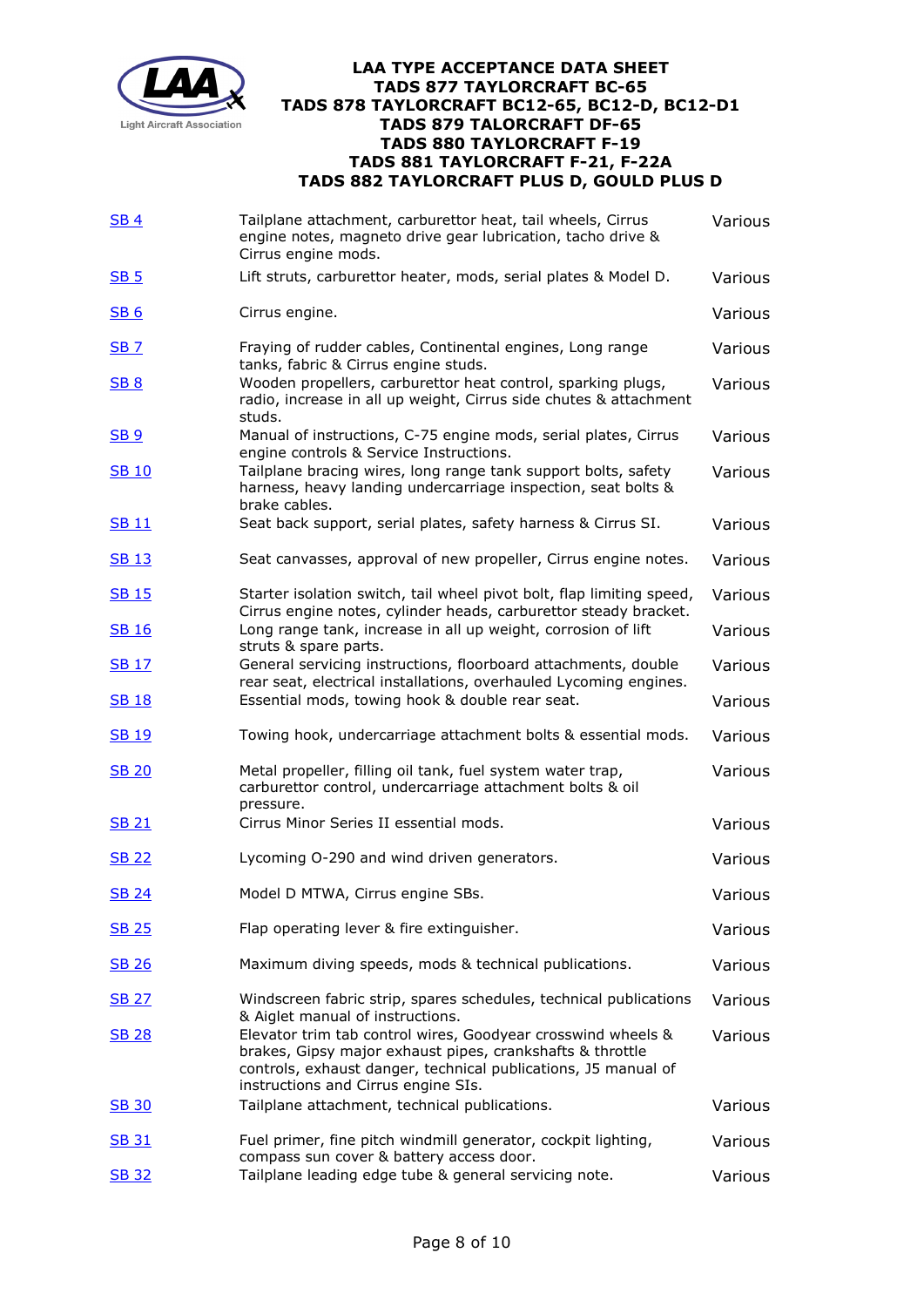

| <b>SB 33</b>        | Brake lining oil deflector plate & essential mods.                                                                                          | Various                                                               |
|---------------------|---------------------------------------------------------------------------------------------------------------------------------------------|-----------------------------------------------------------------------|
| <u>SB 34</u>        | Tailplane bracing wire attachment lugs, rudder stops and VHF<br>aerial.                                                                     | Various                                                               |
| SB 35               | Fixed pitch wooden propeller.                                                                                                               | Various                                                               |
| <b>SB 36</b>        | Starter installation & primer feed line.                                                                                                    | Various                                                               |
| <u>SB 37</u>        | Throttle control, VHF aerial, battery & radio access door,<br>essential mods & tailplane leading edge tube inspections.                     | Various                                                               |
| <u>SB 38</u>        | Teleflex controls.                                                                                                                          | Various                                                               |
| <u>SB 39</u>        | Introduction of counter-poise to aerial installation.                                                                                       | Various                                                               |
| <u>SB 40</u>        | Exhaust manifold support stays & crop dusters.                                                                                              | Various                                                               |
| <u>SB 41</u>        | Elevator trimmer control, damage to lift struts & technical<br>publications.                                                                | Various                                                               |
| <u>SB 42</u>        | Gipsy Major engine corrosion of carburettors & fuel pumps.                                                                                  | Various                                                               |
| SB 43               | Assembly of aileron link cable to control column, J1N<br>undercarriage mod, fully castoring tail wheel & throttle control.                  | Various                                                               |
| <u>SB 45</u>        | Cabin penetration by rain, fitment of wing tanks, approved<br>shock cords & ordering of spares.                                             | Various                                                               |
| <u>SB 46</u>        | Elevator trim cables, carburettor prime system & rudder control<br>cables.                                                                  | Various                                                               |
| <u>SB 47</u>        | Hinged servicing panel on firewall (Workmaster), torque loading<br>of tail wheel units, excessive use of brakes, price supplement &<br>SBs. | Various                                                               |
| <u>SB 50</u>        | Rudder cable failure.                                                                                                                       | Various with small<br>(1 3/4") pulley 12" aft<br>of the rudder pedals |
| <u>SB 51</u>        | Engine lubricating oil recommendations.                                                                                                     | Various                                                               |
| <b>SB 53</b>        | Fabric covering of components.                                                                                                              | Model D                                                               |
| SB 54               | Engine mount attachment bolts.                                                                                                              | Model D                                                               |
| <b>SB 56</b>        | Fabric testing.                                                                                                                             | All Auster series<br>aircraft                                         |
| SB 58               | Replacement of toxic type fire extinguishers.                                                                                               | Model D                                                               |
| <u>SB 59</u>        | Elevator trim tab wires.                                                                                                                    | All Auster variants                                                   |
| <b>SB RFS/AUS/3</b> | Bendix brakes.                                                                                                                              | All Auster types with<br>Bendix brakes                                |

## 3.4 Special Inspection Points

Please note, that some of the following information was produced for, and by, Auster but may be relevant to Taylorcraft, especially the Plus D.

1. Taylorcraft Aileron Attachment Bracket Failure

Some years ago, after over-wintering outside at Popham, the owner of a Taylorcraft BC12-D conducted a pre-flight inspection prior to the first flight of the year. During the